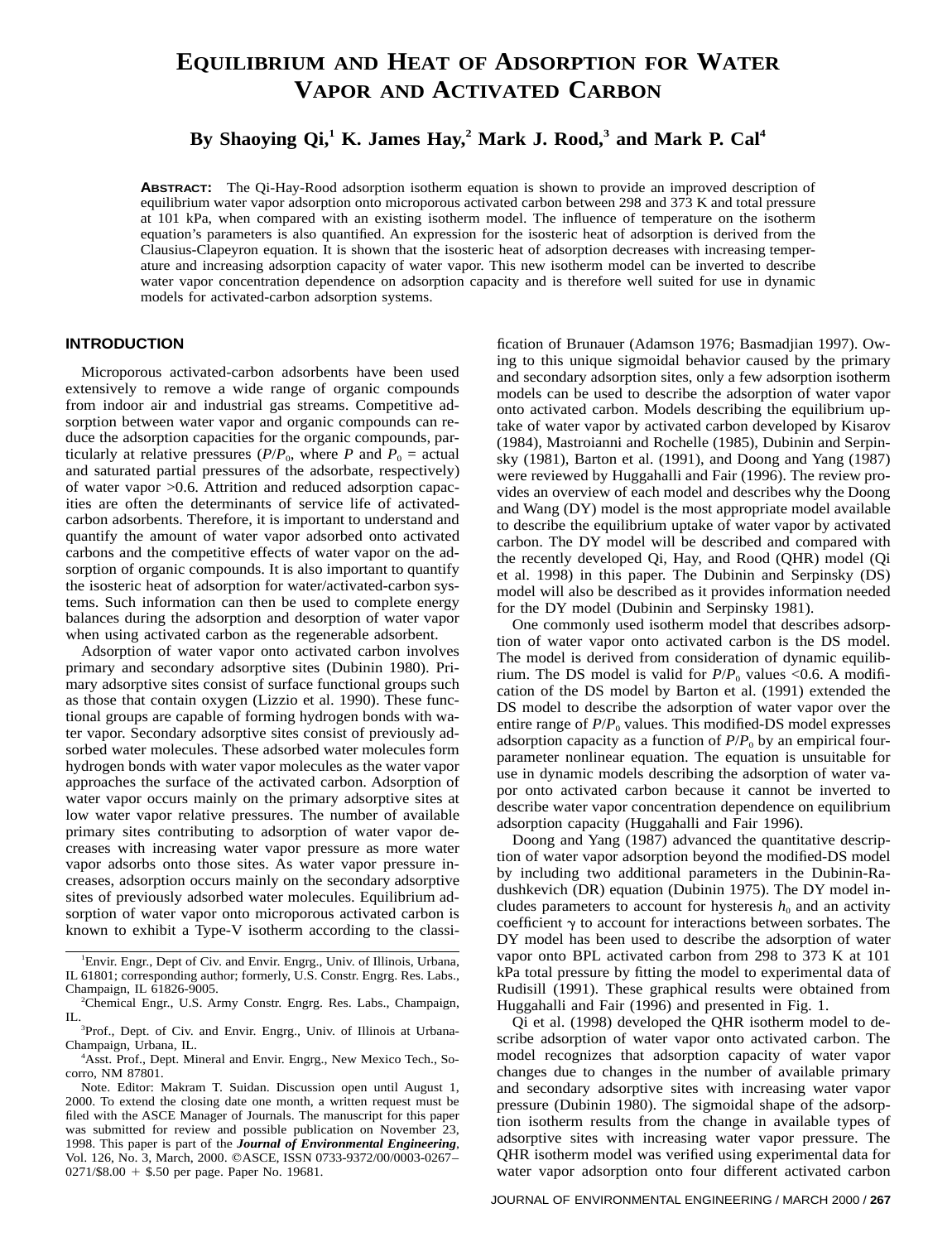

**FIG. 1. Comparison of Experimental Data (Rudisill 1991) to Results from DY Model (Huggahalli and Fair 1996) and Results from QHR Model (Qi et al. 1998) at: (a) 298 K; (b) 323 K; (c) 348 K; (d) 373 K**

adsorbents from 288 to 308 K at 101 kPa total pressure (Qi et al. 1998). The model is also suitable for use in dynamic models describing the adsorption of water vapor onto activated carbon because it can be inverted to describe equilibrium water vapor concentration dependence on equilibrium adsorption capacity.

In this paper, the QHR model is presented, compared, and contrasted with the DY model. The effect of temperature on the QHR isotherm parameters is also quantified. An expression for the isosteric heat of water vapor adsorption onto activated carbon is then derived from the classic Clausius-Clapeyron equation.

#### **ISOTHERM MODELS**

The DS model is given as

$$
q = (k_1)(q + q')(1 - k_2q) \left(\frac{P}{P_0}\right)
$$
 (1)

where  $q =$  adsorption capacity of water; and  $k_1$ ,  $q'$ , and  $k_2 =$ fitted parameters determined from the water vapor adsorption data at  $P/P_0$  values <0.6. An alternative to (1) used by Huggahalli and Fair (1996) is a two-parameter correlation developed by Dubinin (1980) and modified by Pacheco (1995). The resulting equation is easier to use but is limited to  $P/P_0$  values <0.6. Reliable characterization of water vapor adsorption onto activated carbon at  $P/P_0$  values >0.6 are of particular impor-

#### **268** / JOURNAL OF ENVIRONMENTAL ENGINEERING / MARCH 2000

tance with respect to competitive adsorption between organic compounds and water vapor for air quality engineering related applications (Cal et al. 1996).

The DY model is written with consideration of the density of adsorbed water  $\rho$  as follows (Doong and Yang 1987):

$$
q = \rho V_0 \exp\left\{-\left(\frac{T}{\beta E}\right)^2 \left(\ln \frac{\gamma P_0}{P}\right)^2 - (\ln h_0)^2\right\}
$$
 (2)

where  $q =$  adsorption capacity of water vapor;  $p =$  density of adsorbed water;  $V_0 =$  limiting pore volume of the absorbent;  $T =$  absolute temperature;  $\beta$  and *E* are DR isotherm parameters (Dubinin 1975);  $\gamma$  = coefficient to account for different degrees of association in the liquid and adsorbed phases;  $P/P_0 =$ relative pressure of the water vapor; and  $h_0$  accounts for hysteresis. The value for  $h_0$  is set equal to  $P/P_0$  at the beginning of the hysteresis loop. The value of  $\gamma$  is determined empirically and is dependent on  $P/P_0$ . The value for  $\gamma(P/P_0 < 0.6)$ is calculated using the DS equation, whereas  $\gamma(P/P_0 > 0.6)$  = 1 (Doong and Yang 1987).

The QHR isotherm model for adsorption of water vapor by microporous activated carbon is as follows:

$$
q = \frac{\rho V_0}{1 + \exp\left[k\left(\frac{P_{1/2}}{P_0} - \frac{P}{P_0}\right)\right]}
$$
(3)

where  $q$ ,  $\rho$ , and  $V_0$  are described above. The terms  $P_{1/2}$  and  $k$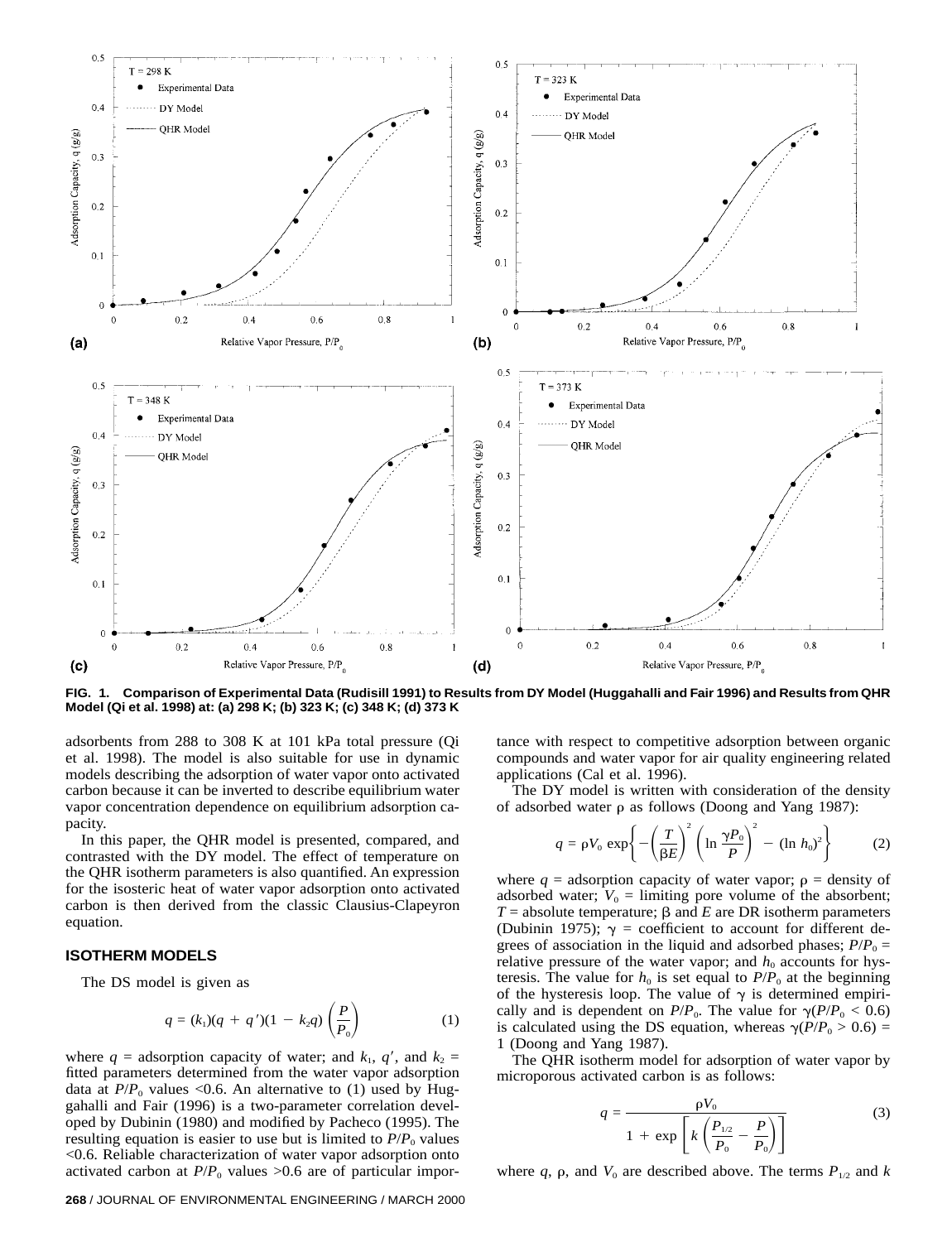are empirically derived constants obtained by fitting the experimental data to the model (Qi et al. 1998). Therefore,  $V_0$ ,  $P_{1/2}$ , and *k* are experimentally derived values obtained by fitting the experimentally derived adsorption isotherm to the model. The QHR model does not consider hysteresis as described by the DY model.

## **COMPARISON OF MODELED TO EXPERIMENTAL RESULTS**

The QHR and DY models are compared and contrasted by presenting results from both models when using experimental adsorption isotherm results from Rudisill (1991). Results for the DS model are not considered here because the DY and QHR models are applicable for  $P/P_0$  values  $\leq 0.95$ , whereas the DS model is limited to  $P/P_0$  values <0.6. As previously stated,  $P/P_0$  values >0.6 are very important for air quality engineering related applications. The experimental isotherm data describe water vapor adsorption onto BPL activated carbon (Calgon Carbon Corp., Pittsburgh, Pa.) at 101 kPa total pressure and from 298 to 373 K (Fig. 1). Characterization of a different sample of BPL activated carbon using  $N_2$  adsorption isotherm data and a 3D model resulted in a total pore volume of 0.58 cm<sup>3</sup>/g with 88% of those pores existing in the microporous region. Average micropore size of the BPL activated carbon was 8.8 A and its average overall pore size was 13.9 A (Sun 1999). This total pore volume is larger than the pore volume obtained with data from Ruddisil (1991) of  $0.35 \text{ cm}^3/\text{g}$ or from Hassan et al. (1991) of 0.41  $\text{cm}^3/\text{g}$  indicating varying properties of the BPL activated carbon and differences in methods to determine the activated carbon's properties. Such results indicate why it is important to use the same data set from the same lot of activated carbon when comparing modeled with experimental results. Results from the DY model describing adsorption of water vapor onto BPL activated carbon were obtained from Huggahalli and Fair (1996) as presented in Fig. 1. The DY model systematically underpredicts the experimentally determined equilibrium adsorption capacity data. Agreement between the experimental and modeled results is described using the mean absolute percent difference of *q* as follows:

Mean Absolute Percent Difference in

$$
q_i = \left(\frac{100}{N}\right) \sum_{i=1}^{N} \left| \frac{q_{i,\text{measured}} - q_{i,\text{modeled}}}{q_{i,\text{measured}}} \right|
$$
 (4)

where  $N =$  number of  $P/P_0$  values used to determine the corresponding values for  $q$ ;  $q_{i,\text{measured}}$  = measured adsorption capacity; and  $q_{i,\text{modeled}} = \text{modeled }$  adsorption capacity using the DY or QHR models. Mean absolute percent differences for the DY model decrease from 52.7 to 13.3% as temperature increases from 298 to 373 K (Table 1). Mean absolute percent differences for the QHR model decrease from 19.1% to 4.6% as temperature increases from 298 K to 373 K (Table 1). Bestfit isotherm parameters for the QHR model are provided in Table 1. The parameters were determined with a nonlinear least-squares optimization program written in FORTRAN that includes a subroutine from the International Mathematical and Statistical Libraries (*Visual* 1994).

Limiting pore volume  $V_0$  of the BPL adsorbent was determined when the values for  $P_{1/2}/P_0$  and *k* were quantified at the reference condition of 298 K and 101 kPa [Fig. 1(a)]. The resulting value for  $V_0$  was then kept constant, as a structural property of the adsorbent, when values for  $P_{1/2}/P_0$  and *k* were determined at 323, 348, and 373 K [Fig. 1(b–d), respectively]. Limiting pore volume was previously shown to be constant, as a structural property of the adsorbent, for BPL activated carbon between 288 and 308 K, and it was linearly related to the  $N_2$ -BET specific surface area (Qi et al. 1998). The corresponding values of  $V_0$  for three different microporous activated-carbon fiber-cloth adsorbents using adsorption of water vapor and adsorption of organic vapors such as acetone, benzene, and toluene were shown to be within a relative difference of <10% (Foster et al. 1992, Qi et al. 1998). Such results indicate that  $V_0$  can be treated as a constant structural property of the adsorbent, and the thermal expansion of activated-carbon adsorbent has a negligible effect on  $V_0$  for this temperature range.

The parameter  $P_{1/2}/P_0$  for BPL activated carbon increases by 20.4% as temperature increases from 298 to 373 K. The dependence of  $\overline{P}_{1/2}/P_0$  on *T* is well described by a linear regression

$$
\frac{P_{1/2}}{P_0} = a + bT
$$
 (5)

where  $a = 0.121$ ;  $b = 1.50 \times 10^{-3} \text{ K}^{-1}$ . The linear regression coefficient  $R^2$  for (5) is 0.996.

Parameter *k* for BPL activated carbon increases 38.7% as temperature increases from 298 to 373 K. The following Arrhenius-type equation is used to approximate the dependence of *k* on *T*:

$$
k = Ae^{-(E_a/RT)}
$$
 (6)

where  $A = 51.96$ ; and  $E_a = 4.105$  kJ/mol. The regression coefficient  $R^2$  for (6) is 0.981.

Eqs. (5) and (6) may be substituted into (3) to obtain an expression for the Type-V isotherm that explicitly includes the effect of temperature on the equilibrium relationship between *q* and  $P/P<sub>0</sub>$ .

## **ISOSTERIC HEAT OF ADSORPTION**

The isosteric heat of adsorption at constant adsorption capacity  $Q_a$  can be determined using the Clausius-Clapeyron equation (Hersh 1961; Talu and Kabel 1987)

$$
Q_q = -R \left( \frac{\partial \ln(P)}{\partial (1/T)} \right)_q = R \frac{T^2}{P} \left( \frac{\partial P}{\partial T} \right)_q \tag{7}
$$

**TABLE 1. Mean Absolute Errors for DY and QHR Models and Resulting Adsorption Isotherm Parameters for QHR Model When Using BPL Activated Carbon and Water Vapor at 1 atm**

| Temperature<br>(K)                    | Mean absolute error<br>for DY model<br>(%)<br>(2) | Mean absolute error<br>for QHR model<br>(%)<br>(3) | V.<br>$\rm (cm^3/g)$<br>(4) | $P_{1/2}/P_0$<br>(5) | n<br>(6) |
|---------------------------------------|---------------------------------------------------|----------------------------------------------------|-----------------------------|----------------------|----------|
| 298                                   | 52.7                                              | 19.1                                               | 0.407                       | 0.564                | 10.17    |
| 323                                   | 25.6                                              | 9.0                                                | 0.407                       | 0.612                | 10.82    |
| 348                                   | 23.1                                              | 3.5                                                | 0.407                       | 0.642                | 12.47    |
| 373                                   | 13.3                                              | 4.6                                                | 0.407                       | 0.679                | 14.11    |
| Arithmetic mean absolute errors       | 28.7                                              | 9.0                                                |                             | — '                  |          |
| Standard deviation of absolute errors | 16.9                                              | 7.1                                                |                             |                      |          |

a Not applicable.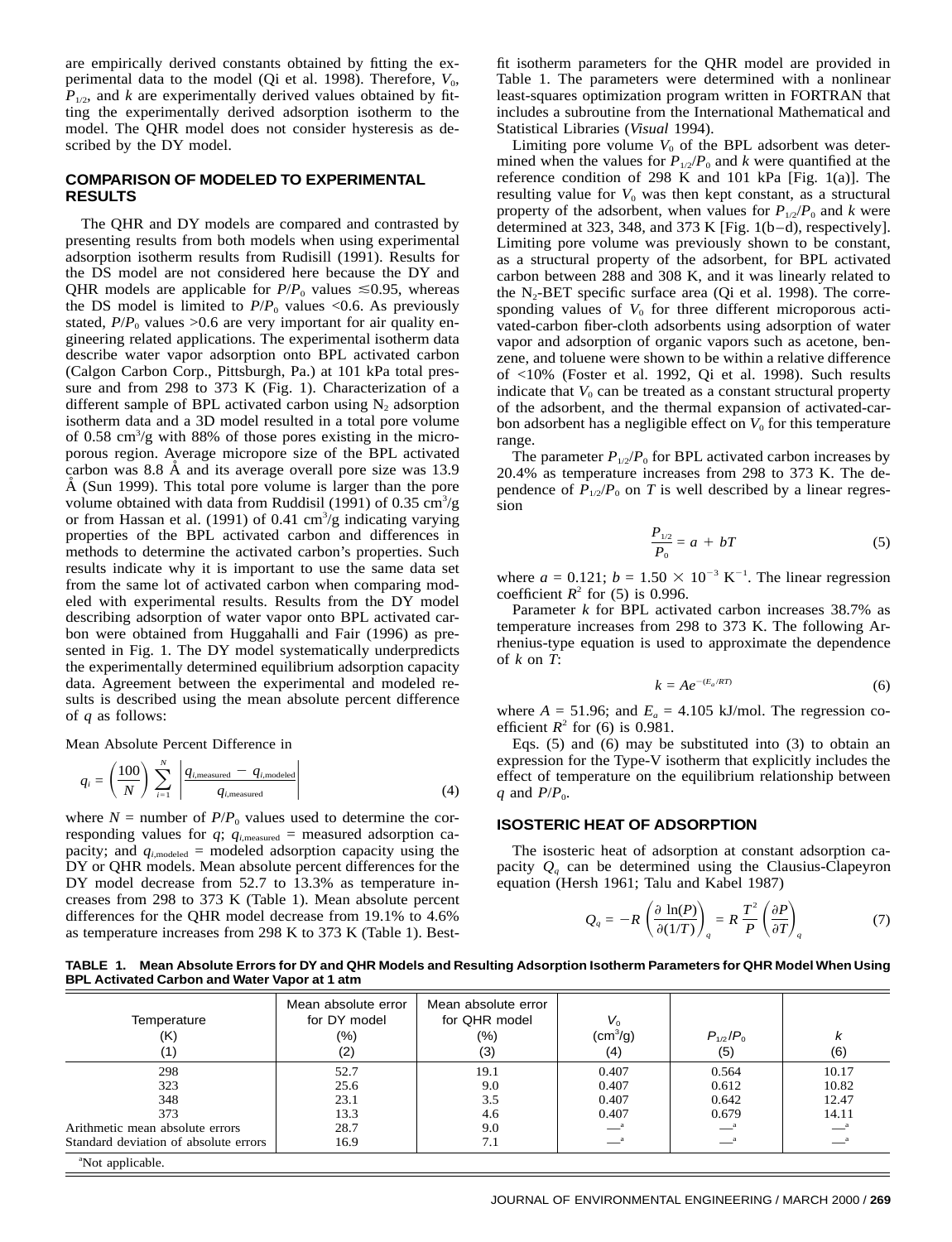The expression for  $P$  is obtained from the inversion of  $(3)$ 

$$
P = P_0 \left( \frac{P_{1/2}}{P_0} - \frac{1}{k} \ln \left( -\frac{V_0 \rho - q}{q} \right) \right)
$$
 (8)

Assuming  $V_0$  is independent of temperature, differentiating  $(8)$ at constant *q* gives

$$
\left(\frac{\partial P}{\partial T}\right)_q = \frac{P}{P_0} \frac{dP_0}{dT} + P_0 \frac{d}{dT} \left(\frac{P_{1/2}}{P_0}\right) + \frac{P_0}{k^2} \ln\left(\frac{V_0 \rho - q}{q}\right) \frac{dk}{dT}
$$

$$
+ \frac{P_0 V_0}{k} \left(\frac{q}{V_0 \rho - q}\right) \frac{d\rho}{dT}
$$
(9)

Eqs. (7) and (9) suggest that  $Q_q$  varies with both temperature and adsorption capacity. The four derivatives in (9) are evaluated analytically below.

Saturated vapor pressure of water  $P_0$  can be described by the Wagner equation (Reid et al. 1987)

$$
P_0 = P_c \exp\left(\frac{a_1 x + a_2 x^{1.5} + a_3 x^3 + a_4 x^6}{1 - x}\right) \tag{10}
$$

where  $x = (1 - T/T_c)$ ;  $T_c$  = critical temperature;  $P_c$  = critical pressure; and  $a_1 - a_4$  = constants that are specific for water vapor. Differentiating (10) gives

$$
\frac{dP_0}{dT} = \frac{P_0}{T_c} \left( \frac{-a_1 - 1.5a_2x^{0.5} + 0.5a_2x^{1.5} - 3a_3x^2 + 2a_3x^3 - 6a_4x^5 + 5a_4x^6}{(1 - x)^2} \right)
$$
\n(11)

The density of adsorbed water  $\rho$  in the pores of the adsorbent is assumed to be equal to the bulk liquid density of water at temperatures below water's normal boiling point at 101 kPa total pressure. For temperatures above the normal boiling point, an adjustment similar to the one made by Dubinin (1975) may be necessary. For temperatures up to  $100^{\circ}$ C at 101 kPa,  $\rho$  is modeled using data from Dean (1992)

**TABLE 2. Values for Parameters in Eq. (11) Describing Density of Liquid Water**

| $b_{0}$<br>(kg/m <sup>3</sup> )<br>(1) | (kq/m <sup>3</sup> / <sup>o</sup> C)<br>(2 | p,<br>$(kq/m^{3}/^{\circ}C^{2})$<br>(3)          | p.<br>$(kg/m^{3}/^{\circ}C^{3})$<br>(4) | D.<br>$(kq/m^{3}/^{\circ}C^{4})$<br>(5) |
|----------------------------------------|--------------------------------------------|--------------------------------------------------|-----------------------------------------|-----------------------------------------|
| 999.87                                 | $5.3809 \times 10^{-2}$                    | $-7.6924 \times 10^{-3}$ 7.4783 $\times 10^{-5}$ |                                         | $-1.4733 \times 10^{-7}$                |



**FIG. 2. Isosteric Heats of Adsorption of Water Vapor on BPL Activated Carbon and Its Dependence on Temperature and Amount of Adsorbed Water**

**270** / JOURNAL OF ENVIRONMENTAL ENGINEERING / MARCH 2000

by regressing the data with a fourth-order polynomial equation

$$
\rho = b_0 + b_1 t + b_2 t^2 + b_3 t^3 + b_4 t^4 \tag{12}
$$

where  $t = T - 273.15^{\circ}\text{C}$ ; and  $b_0 - b_4$  = fitted constants (Table 2). The regression coefficient  $R^2$  of (12) is 1.000. Differentiating (12) yields

$$
\frac{d\rho}{dt} = b_1 + 2b_2t + 3b_3t^2 + 4b_4t^3 \tag{13}
$$

Differentiating (5) gives

$$
\frac{d}{dT}\left(\frac{P_{1/2}}{P_0}\right) = b \tag{14}
$$

Differentiating (6) gives

$$
\frac{dk}{dT} = A \frac{E_a}{RT^2} \exp\left(-\frac{E_a}{RT}\right) = \frac{E_a k}{RT^2}
$$
(15)

Eqs.  $(9)$ ,  $(11)$ , and  $(13)$ – $(15)$  are then substituted into  $(7)$ to determine  $Q_a$ . Values for  $Q_a$  are shown to decrease with increasing *T* and *q* as described in Fig. 2. These results are now available for use with energy and material balances when modeling the adsorption cycle of the water vapor/activatedcarbon adsorbent system. The calculated value for  $Q_q$  at 373 K approaches  $41.23$  kJ/mol as  $P/P<sub>0</sub>$  approaches unity. This value of  $Q_q$  is within 1.4% of the heat of condensation for bulk water, 40.66 kJ/mol (Dean 1992), for water vapor at its normal boiling point with total pressure = 101 kPa.

#### **SUMMARY AND CONCLUSIONS**

A new isotherm model, referred to as the QHR model, is shown to be in better agreement with experimental water vapor adsorption data than the existing DY model for a predominantly microporous coal-based activated carbon from 298 to 373 K and a total pressure of 101 kPa. The QHR model contains three isotherm parameters, limiting pore volume  $V_0$ ,  $k$ , and

 $P_{1/2}/P_0$ . The limiting pore volume  $V_0$ , a structural parameter for the adsorbent, was kept constant;  $P_{1/2}/P_0$  increases linearly by 20.4%; and *k* increases by 38.7% following the Arrhenius equation, as temperature increases from 298 to 373 K. The isosteric heat of adsorption for water vapor is shown to decrease with increasing temperature and adsorption capacity. The isosteric heat of adsorption is within 1.4% of the heat of condensation for water vapor as relative pressure approaches unity. The QHR isotherm model can also be inverted to describe water vapor concentration dependence on adsorption capacity and is thus well suited for use in dynamic models describing the adsorption of water vapor by microporous activated-carbon adsorption systems.

#### **APPENDIX I. REFERENCES**

- Adamson, A. W. (1976). *Physical chemistry of surfaces*, 3rd Ed., Wiley, New York.
- Barton, S. S., Evans, M. J. B., and MacDonald, J. A. F. (1991). ''The adsorption of water vapor by porous carbon.'' *Carbon*, 29, 1099.
- Basmadjian, D. (1997). *The little adsorption book. A practical guide for engineers and scientists.* CRC, Boca Raton, Fla.
- Cal, M., Rood, M. J., and Larson, S. M. (1996). ''Removal of VOCs from humidified gas streams using activated carbon cloth.'' *Gas. Sep. Purif.*, 10(2), 117–121.
- Dean, J. A. (1992). *Lange's handbook of chemistry*, 14th Ed., McGraw-Hill, New York.
- Doong, S. J., and Yang, R. T. (1987). ''Adsorption of mixtures of water vapor and hydrocarbons by activated carbon beds: Thermodynamic model for adsorption equilibrium and adsorber dynamics.'' *Recent progress in adsorption and ion exchange*, Y. H. Ma and J. P. Ausikaitis, eds., *AIChE, Symp. Ser. No. 259*, 83, 87–97.